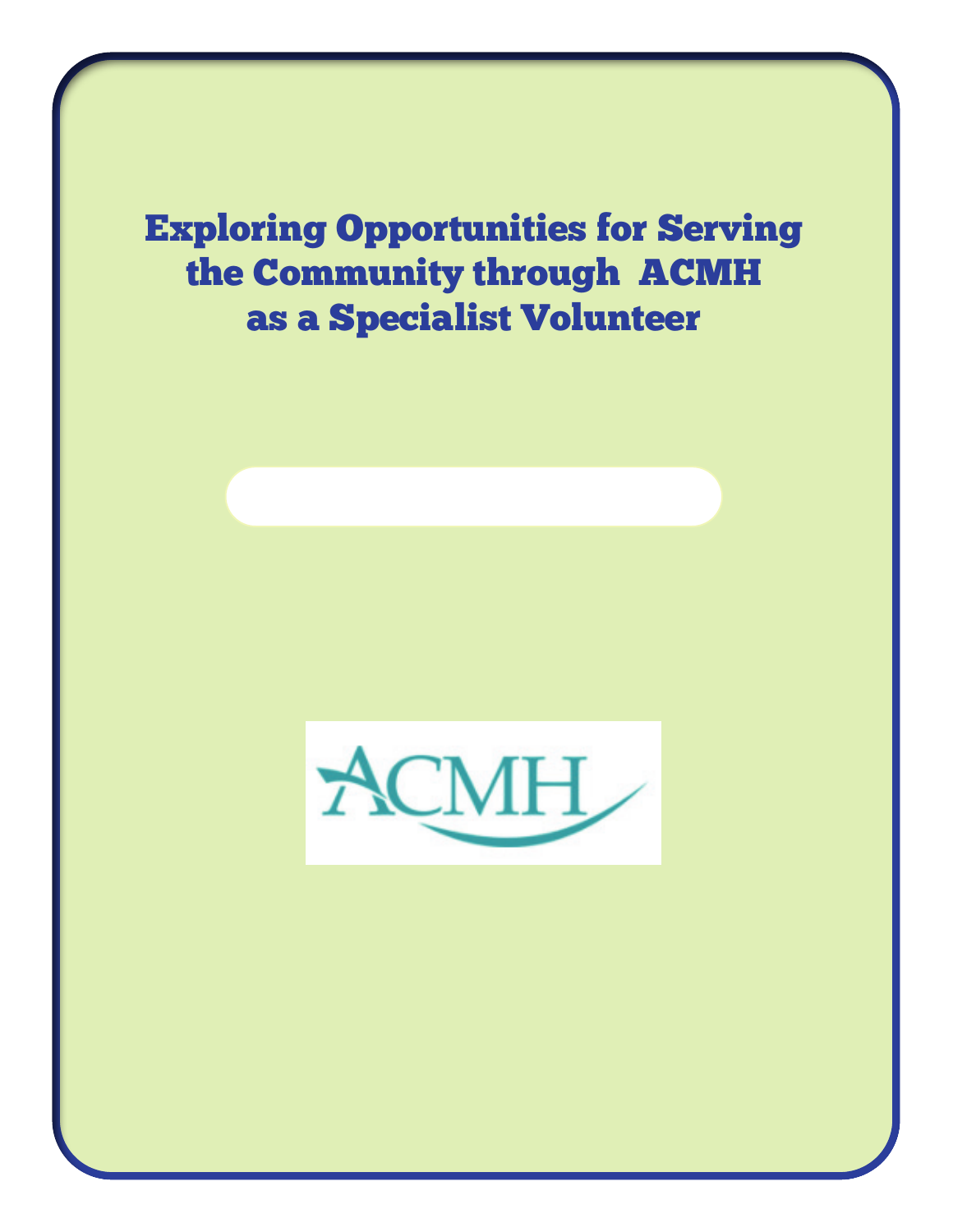# Applying My Talent to Volunteer Service

The ideal volunteer role in one that is a good fit for your talents, aptitudes, interests, and passions—when hours of service do not compromise your primary responsibilities including work, relationships, spiritual life, rest/recreation, and overall health and fitness.

Before considering a specific volunteer role we suggest you thoughtfully complete the survey in the pages that follow. 1) Review your own talents, interests, and values as you determine how your personal profile relates to available avenues of service. 2) Choose roles that are consistent with your profile, and practical considering the time investment required for effective service, and your continuing education and training.

Our goal is to match you with roles that are a good fit, do not compromise other areas of your life, and equip you to serve as a specialist in your area of choice. It might be helpful to review several principles for choosing a specialist volunteer role: **This survey is to keep for your private use only—designed to help you find a rewarding, best-fit specialization.**

**1) Your paths of service are to line up with your capabilities.** Know yourself well, and then choose a service path that lines up with your abilities, interests, and what you value most. It is surprising how many people overlook this very basic principle. When considered individually, most jobs are somewhat limited in scope: they do not allow for a full expression of our abilities and interests.

An avocation, hobby, or community service role can complete the vocational picture by allowing areas of expression that complement our full-time jobs. Consider, for example, the accountant whose full-time work is mentally challenging but requires little or no physical activity. Can he/she engage in a physically expressive avocation, hobby, or form of recreation to complement the more sedentary work role?

**2) Your service is to be balanced with other essential areas of life.** Harry Chapin's 1974 recording, Cat's in the Cradle, describes a well-intentioned father who kept promising to spend time with his son but never quite got around to it because he was too busy. Service within the context of a balanced life means that you have time for all of the other important areas of life—your work, intimacy with special people of your life, recreation, sleep, exercise, spiritual life, and applying your talents to volunteer service in home and community.

**3) Be discerning as you consider how you can best serve your community.** When it comes to people's needs, the saying, "the squeaky wheel gets the grease," tends to be true. Sometimes we are wise to gently push our way past the squeaky wheels of this world—the people who yell loudest—to reach out to those quiet persons whose cries for help we can barely hear. A study of adolescent girls who had attempted suicide revealed that everyone felt a strong need to go to others for help in times of emotional stress, but only 4% of them were willing to go to others and ask for help.

**4) Respect every type of work and service.** How easy it is to place one person or job above another? On what basis can we honestly say that one job is superior to another? There are jobs with greater responsibility, greater visibility, and greater financial reward, but there are no inferior jobs; each has an important place in our world.

In one research project, people described the level of job satisfaction they experienced based on the work itself—the tasks they performed. It was not the lawyers, doctors, and corporate executives who reported the highest levels of job satisfaction, but rather the craftsmen and tradespeople—people who could see the fruit of their labors—who said they were happiest with their work.

**5) When you have a worthwhile goal, take action, give it your best effort, and don't give up without good reason for doing so.**

"Action is eloquence." (William Shakespeare)

"80% of success is showing up." (Woody Allen)

**6) Stay off the shelf.** Due to age, health, or other factors, folks sometimes assume that they have less to offer in work or volunteer service. Our society's notion of retirement at age 65 refers not to older adults' potential but is based upon an economically-based decision regarding retirement made in Germany in the mid-1800s.

If we are breathing and conscious, there is a place for us in this world—regardless of some limitations due to age or disability. Recall Harry Lieberman, who discovered a hidden talent and began a career as an artist at 80. At 104, he was still painting three to four hours per day. Mavis Lindgren, at 62, had a history of major medical problems. She began a progressive exercise program, and by 72, she had competed in a dozen marathons. She is the world record holder for the 26.2 mile event for women age 90 to 95. Noel Johnson was in bad shape at 68. After it was suggested he check into a nursing home he radically changed his unhealthy lifestyle. Noel authored a book at the age of 80 and ran the New York City Marathon at 92. Peter Strudwick ran in countless marathons, including the grueling Pikes Peak Marathon, even though he has no feet!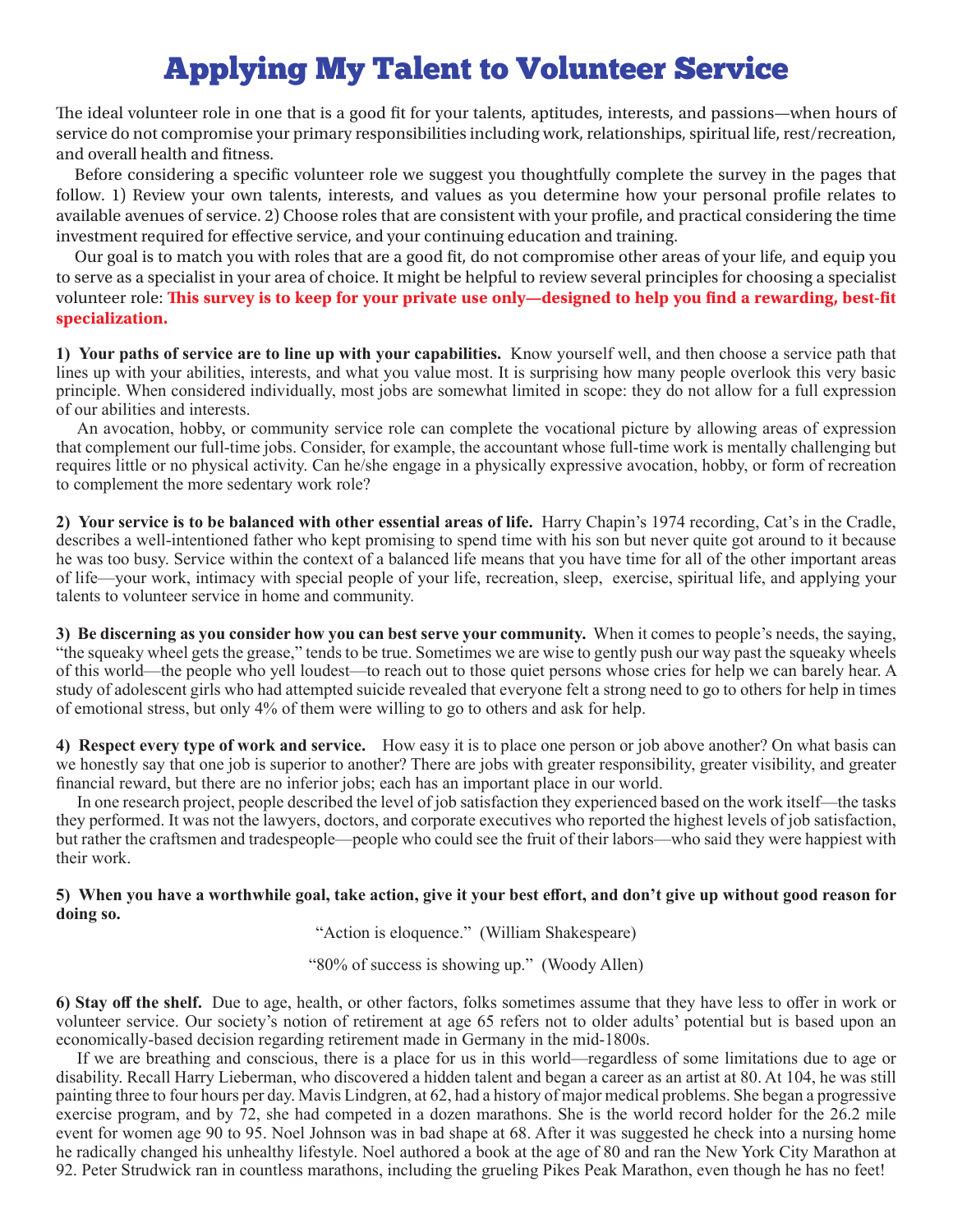## I. What I Want Most Out of Life

Listed below are five major areas of life, followed by a list of motivational themes. For each, indicate the level of value or importance to you by filling in the corresponding box.

- **0** = Zero importance
- **1** = Matters a little bit
- **2** = Matters somewhat
- **3** = This is important to me
- **4** = This is a major, non-negotiable priority for me
- **1. Relationships**--Relationships include the following:

*Belonging*--Being accepted, with an unshakable and special place with others *Fellowship*--Interacting with and enjoying the special people in my life *Intimacy*--Having an in depth relationship in which we really know and enjoy one another

- **2. Spirituality**—A vital, satisfying, meaningful, deepening spiritual life
- **3. Vocation and career--**Meaningful work that is consistent with my talents, passions, and interests
- **4. Recreation**--Having sufficient periods of enjoyable activity that restore my energy and renew my spirit
- **5. Health and fitness**--My life not hindered by injury or disease or unresolved emotional conflict; having optimal levels of stamina, energy, strength, flexibility, and agility through proper nutrition, adequate sleep and sufficient exercise
- 6. Financial prosperity--Having income to meet needs and more; not being burdened by debt
- 7. Advancement in skills and knowledge; mastery--Increasing my skills or knowledge to the highest level
- 8. Career advancement--To move upward in authority, responsibility, or position
- 9. Achieving goals--Continually setting new goals and reaching them
- 10. Personal peace--Feeling safe; having deep inner peace
- 11. Recognition for personal achievements--Being praised or recognized for work well done
- 12. Humanitarian expression--Making a positive contribution to the lives of others
- 13. Competitive challenge--Bettering my best performance; winning; beating the competition
- 14. People impact--Being influential with people (e.g., by writing, speaking, counseling, teaching, acting, etc)
- 15. Creative expression--Making something new or unique; adding my personal touch to things
- 16. Task enjoyment--The sheer pleasure of performing a task or job or participating in an activity
- 17. Adventure--Experiencing the unknown, the unexplored, the risky; things new and exciting
- 18. Independence/autonomy--Having the personal freedom to direct my own life, set my own agenda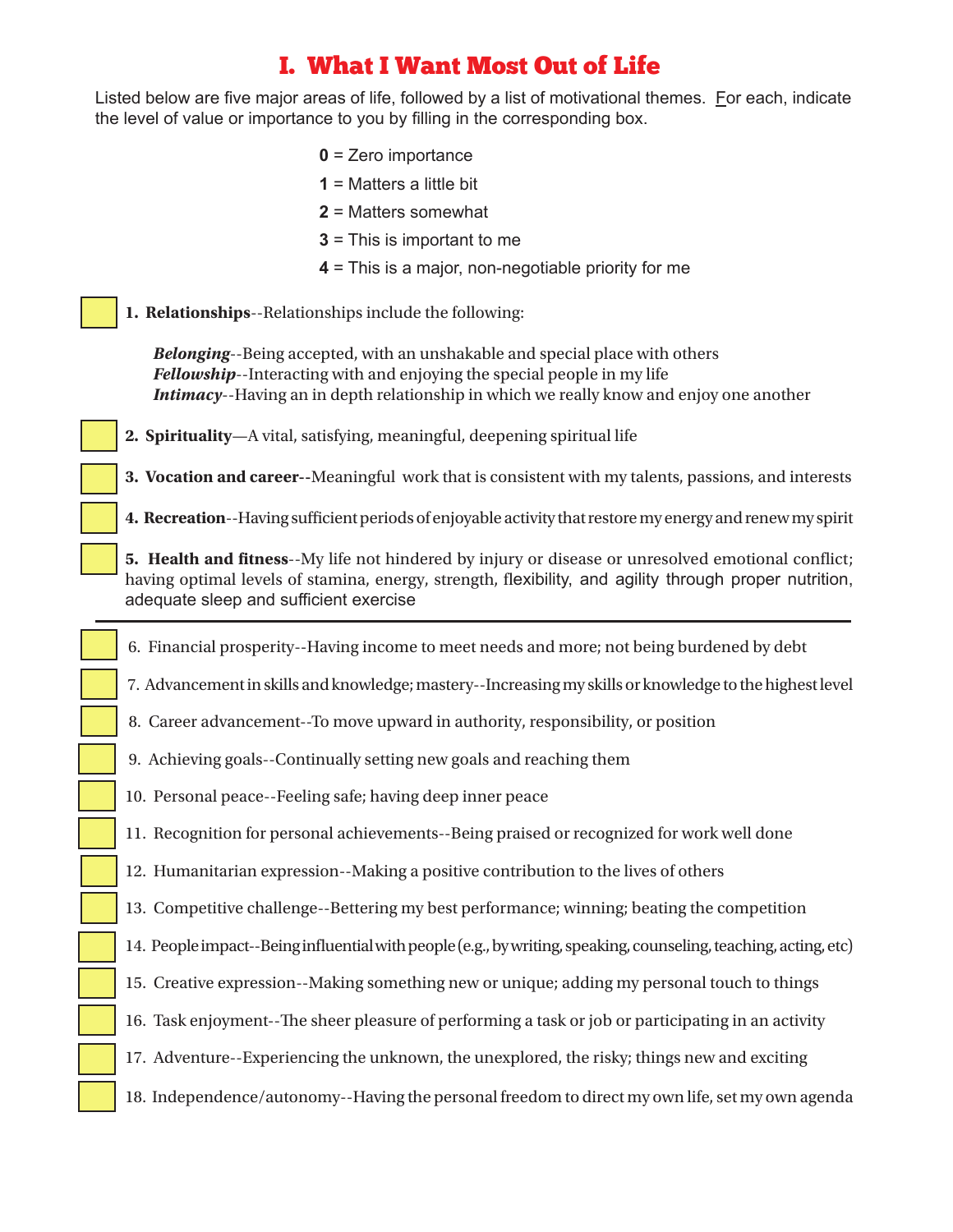## II. My Interests & Passions

Using the scale to the right, in the box beside each major area, identify your level of interest (even if you have no ability in that area). Place a checkmark to the left of any *specific* activity in an area of strong interest. Again, consider only your INTEREST, whether you have that ability or not.

### **19. Musical - For example, one or more :**

- **Composing**
- Writing music
- Singing
- Playing an instrument
- Conducting an orchestra
- Leading a band or a chorus

#### **20. Artistic - For example:**

- Sculpting, ceramics, wood carving
- Painting or drawing
- Woodworking; cabinet making
- Crafts--sewing, macrame, etc.
- Interior design and decorating
- Landscaping
- Architecture
- Flower arranging
- Jewelry making
- Precision skill with the hands—such as dentist, surgeon, precision machinist
- Calligraphy
- Photography
- Meal creation (e.g., as a chef)

### **21. Academic - For example:**

- Math
- Science physics, chemistry, biology, astronomy, anthropology
- Philosophy
- Theology
- **Psychology**
- Logic; debating
- Formal academic studies
- **22. Linguistic For example:**
	- Writing book, letters, articles, poetry, script for a play
	- **Speaking**
	- Learning a language
	- **Teaching**
- **0 = no interest at all**
- **1 = some interest**
- **2 = moderate interest**
- **3 = strong interest**
- **4 = passionate interest**

#### **23. Physical activity - For example:**

- Heavy or challenging physical work
- Athletic activity
- Recreational activity such as hiking, swimming, physical games
- Work tasks, including fixing things, yard work, gardening
- Trades electrical, plumbing, carpentry, masonry, metalwork
- House remodeling (the hands-on work)
- Exercise individual and/or group

#### **24. Interpersonal, relational - For example:**

- Helping, counseling, supporting people in need
- Mediating a conflict
- Mentoring someone
- **Conversing**
- Leading a group or team
- Managing others
- Selling, persuading
- Directing a play, production, or program
- **Greeting**
- Hosting

### **25. General creative - For example:**

- **Inventing**
- Designing
- Performing—dancing, acting, reading poetry
- **Improvisation**
- Developing a new theory
- Participating in challenging brain games and puzzles

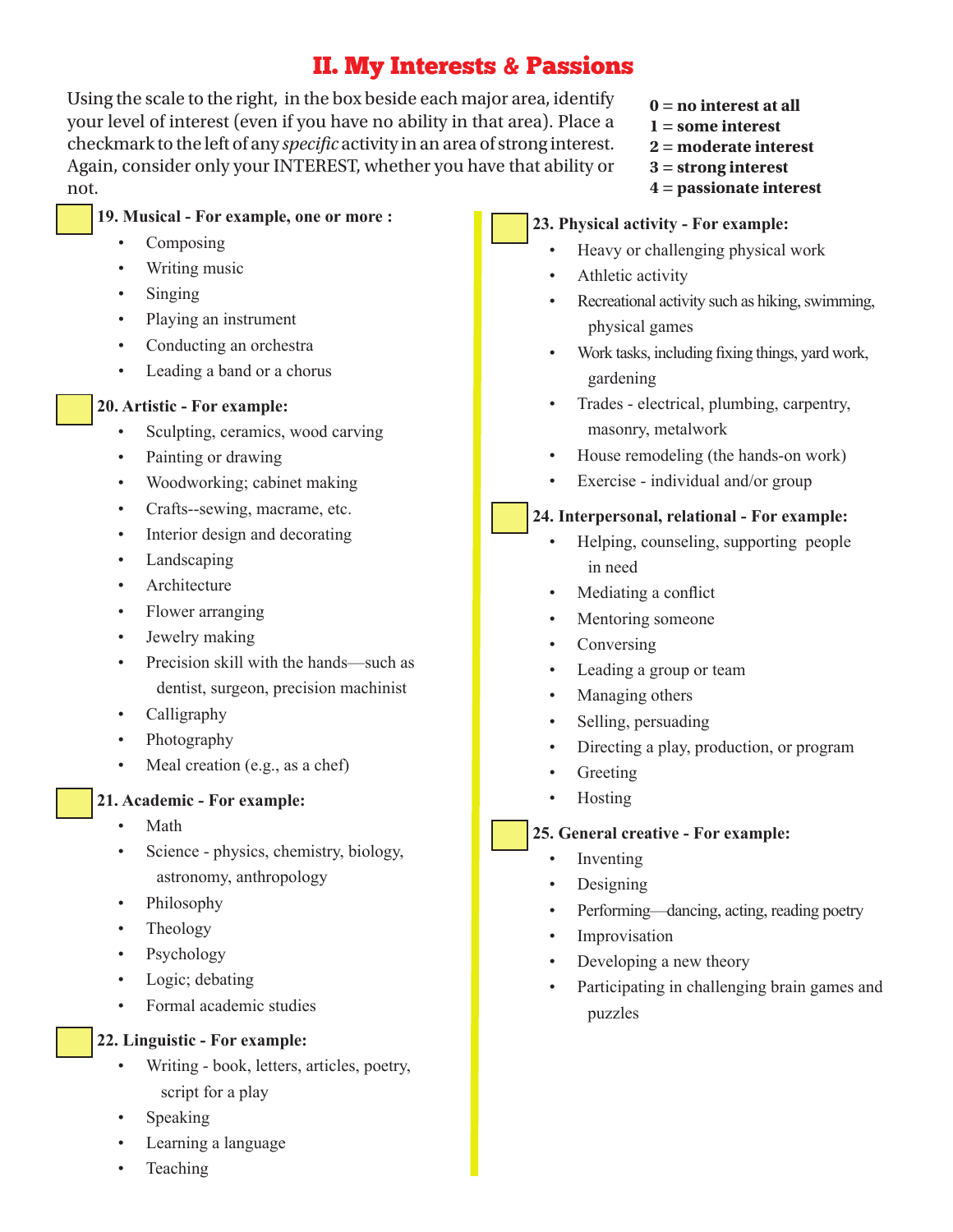## III. Exploring My Abilities and Aptitudes

**Instructions:** On the pages to follow is a list of skills spread over many different types of ability. Consider the evidence provided by your own experience and, on the response sheet, mark each item in the way it best describes you:

- **0** = *This skill/quality is not evident in my life.*
- **1** = *I have very limited skill in this area.*
- **2** = *I am of moderate skill or strength in this skill/quality*
- **3** = *I am strong in this skill/quality, but with practice I could become stronger*
- **4** = *I excel in this skill/quality--as strong as those who would use the*

 *skill to excel in their work, but with practice I could reach this level of expertise*

#### Physical Abilities (Bodily-Kinesthetic)

26. I typically have a high level of endurance.

27. I have good balance, coordination, and agility--for example, event in a particular activity I have participated in: tennis, golf, martial arts, fencing, basketball, baseball, dancing, gymnastics, downhill skiing, cross-country skiing, or water skiing.

28. I am physically strong.

29. I can learn and perform precision tasks with my hands (as a chef, surgeon or machinist, for example).

30. I can run fast.

### Language Abilities (Linguistic)

31. I can read, speak, and understand a foreign language.

32. I am a good public speaker or presenter.

33. I can write well with one or more of the following—articles, letters, poetry, or books.

34. I have an extensive vocabulary and good memory for words; I know a lot of words and their correct meaning and how to use them.

35. I have good reading comprehension; I understand and remember what I read.

### Relational Abilities (Interpersonal)

36. I am able to lead—to engage the talents and cooperation of others in achieving an objective or completing a task.



37. I am able to work cooperatively with one or more other persons; I can be a valuable group or team member.

38. I can accurately "read" (understand) what another is saying, not just through words, but through tone of voice, facial expressions, gestures, posture, etc.



39. I can establish and maintain empathy—recognize and remain in contact with another's feelings, in a conversation, or by observing another.

40. I am good at engaging another in conversation.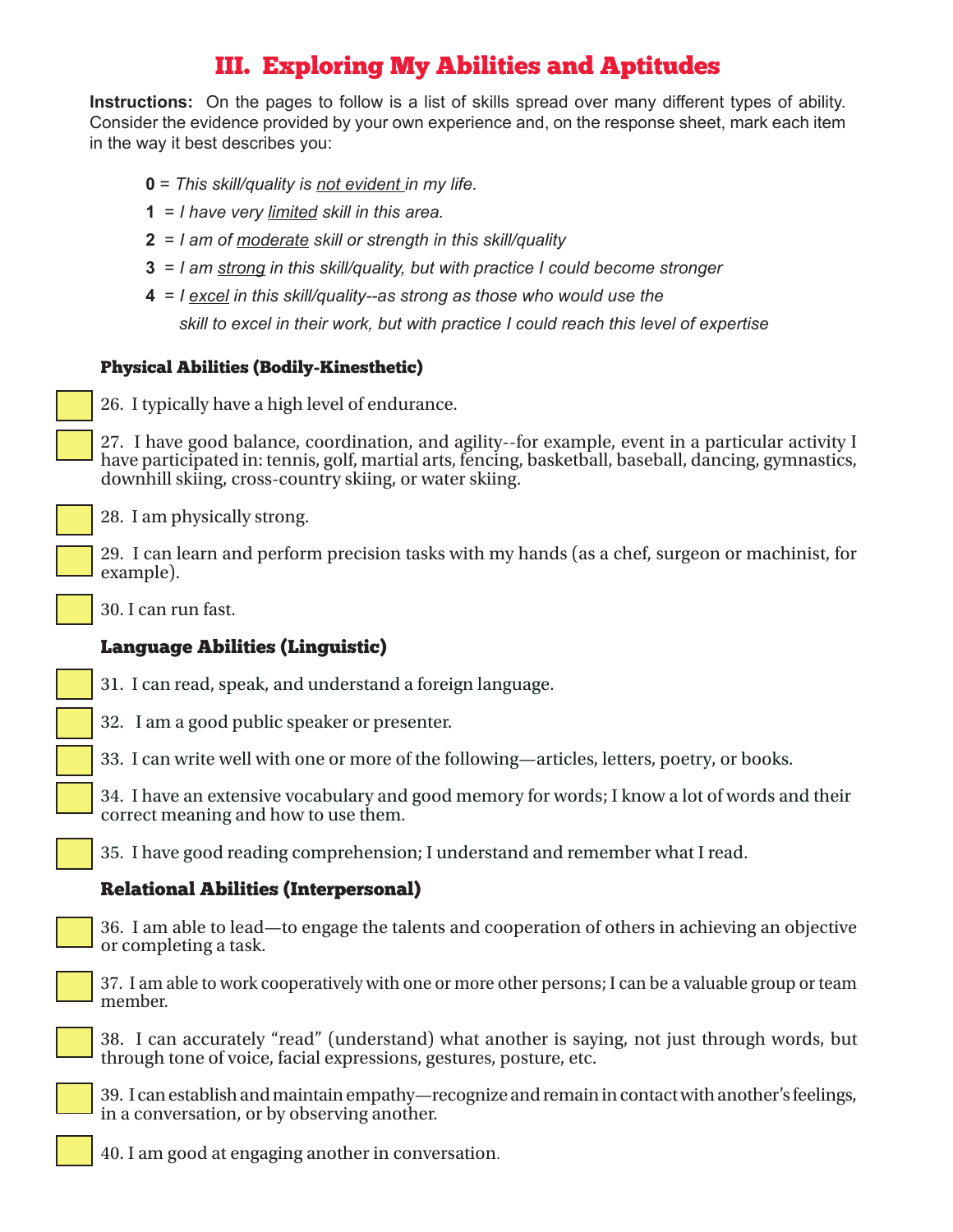#### Logical, Reasoning, or Academic Abilities (Logical-Mathematical)



41. I can reason well—understand another's argument; or come up with an argument to persuade others.

- 42. I can organize things into useful systems.
- 43. I am good at learning and remembering information, theories, or facts.
- 44. I can learn and remember mental procedures involving many steps .
- 45. I can invent things, or create better ways to do or learn things.

#### Artistic Abilities (Artistic-Spatial)

46. I can coordinate designs or objects to blend well and I can see which colors blend (go well together) and which one's don't; I can coordinate colors to blend well.

47. I can clearly imagine how a room, structure, setting, painting, photographed scene, or piece of sculpture that I am working on will appear when I am finished.

48. I have a good sense of direction; I seem to be able to find my way around without getting lost, and I can follow a good map without getting confused.

49. I can accurately do one of the following: draw, paint, sculpt, build, or craft what I see or imagine.

50. In my mind I can clearly visualize faces, scenes or designs I've just seen; the mental images are as clear and bright as they are when I see them with my eyes.

#### Musical Abilities

- 51. I have a quality singing voice.
- 52. I can play a musical instrument.
- 53. I can compose original tunes, in my imagination playing the tunes I create.
- 54. I can lead a choir, or band, or orchestra.

### One more step -

An additional page follows.